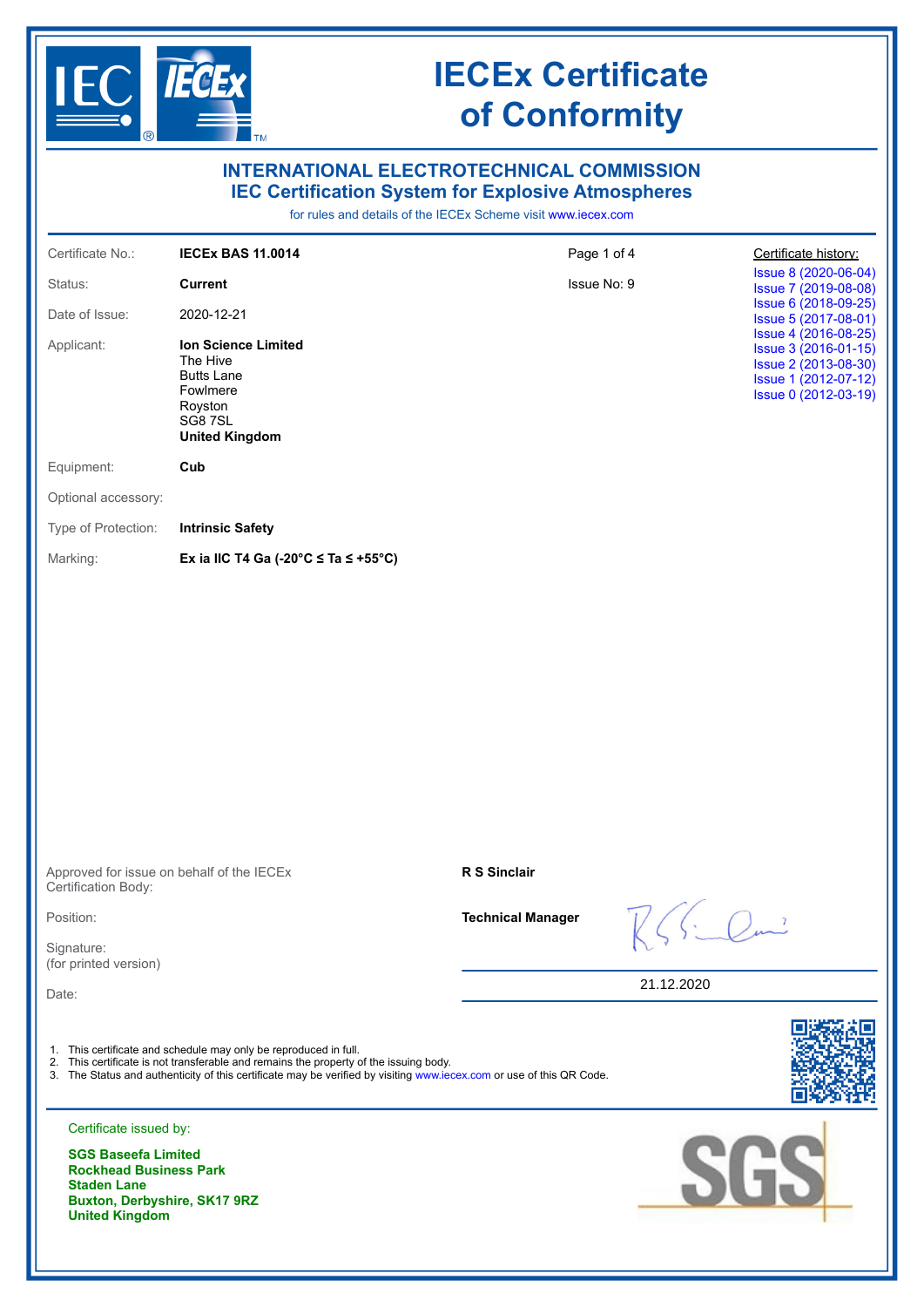

Certificate No.: **IECEx BAS 11.0014** Date of issue: 2020-12-21 Page 2 of 4 Issue No: 9 Manufacturer: **Ion Science Limited** The Hive Butts Lane Fowlmere Royston SG8 7SL **United Kingdom**

Additional manufacturing locations:

This certificate is issued as verification that a sample(s), representative of production, was assessed and tested and found to comply with the IEC Standard list below and that the manufacturer's quality system, relating to the Ex products covered by this certificate, was assessed and found to comply with the IECEx Quality system requirements.This certificate is granted subject to the conditions as set out in IECEx Scheme Rules, IECEx 02 and Operational Documents as amended

#### **STANDARDS** :

The equipment and any acceptable variations to it specified in the schedule of this certificate and the identified documents, was found to comply with the following standards

**IEC 60079-0:2017** Edition:7.0 Explosive atmospheres - Part 0: Equipment - General requirements

**IEC 60079-11:2011** Explosive atmospheres - Part 11: Equipment protection by intrinsic safety "i" Edition:6.0

> This Certificate **does not** indicate compliance with safety and performance requirements other than those expressly included in the Standards listed above.

#### **TEST & ASSESSMENT REPORTS:**

A sample(s) of the equipment listed has successfully met the examination and test requirements as recorded in:

Test Reports:

[GB/BAS/ExTR10.0259/01](https://www.iecex-certs.com/deliverables/REPORT/17427/view) [GB/BAS/ExTR12.0171/00](https://www.iecex-certs.com/deliverables/REPORT/18720/view) [GB/BAS/ExTR12.0183/00](https://www.iecex-certs.com/deliverables/REPORT/18771/view) [GB/BAS/ExTR16.0026/00](https://www.iecex-certs.com/deliverables/REPORT/19308/view) [GB/BAS/ExTR16.0147/00](https://www.iecex-certs.com/deliverables/REPORT/19432/view) [GB/BAS/ExTR17.0325/00](https://www.iecex-certs.com/deliverables/REPORT/19991/view)

[GB/BAS/ExTR20.0002/00](https://www.iecex-certs.com/deliverables/REPORT/62758/view)

Quality Assessment Report:

[GB/BAS/QAR07.0023/09](https://www.iecex-certs.com/deliverables/REPORT/69601/view)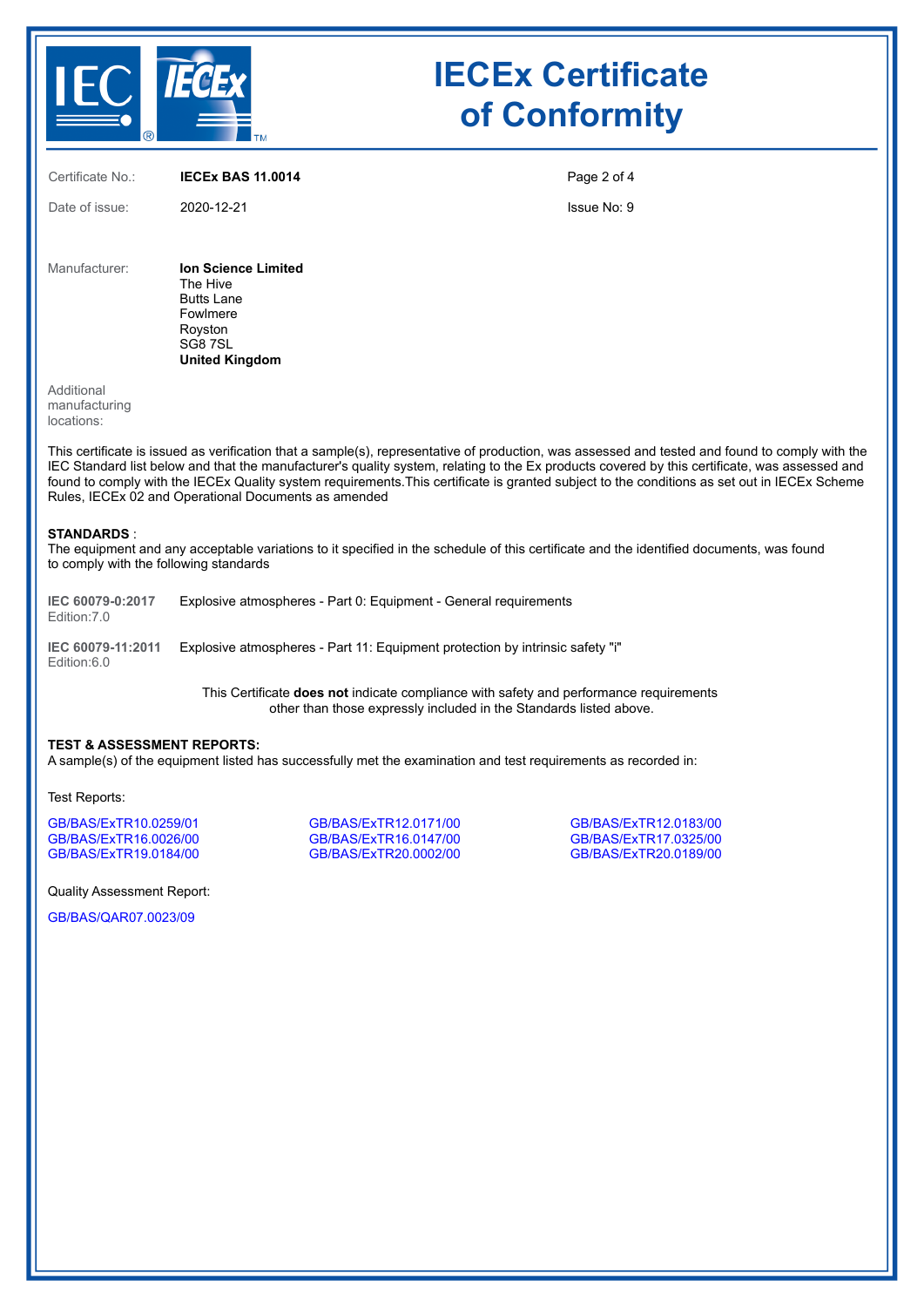

Certificate No.: **IECEx BAS 11.0014**

Date of issue: 2020-12-21

Page 3 of 4

Issue No: 9

### **EQUIPMENT:**

Equipment and systems covered by this Certificate are as follows:

The Cub is a self-contained battery powered hand-held gas detector intended to monitor the concentration of Volatile Organic Compounds (VOC) or various toxic gasses, dependent on which sensor is fitted. It produces alarms (audible, visual and vibrator) if pre-set levels are exceeded. The particular gas being monitored is shown on the display for a short time at switch on.

It is powered by a rechargeable battery, which is recharged by placing the gas detector into a Docking Station located in a non-hazardous area. Whilst in the Data or Calibration Docking Station, data can be transferred to and from other non‑hazardous area equipment such as a computer. Whilst in the Charge Docking Station, only recharging is done.

The apparatus must only be recharged when in a non-hazardous area using one of the Ion Science Docking Stations as shown in the instructions for use.

The VOC sensor is from the Mini PID range covered by Certificates IECEx BAS07.0030U and the other sensors are electrochemical cells which do not require individual certification. The sensors must only be changed when in a non-hazardous area.

The apparatus is not designed for use in oxygen enriched atmospheres.

### **SPECIFIC CONDITIONS OF USE: NO**